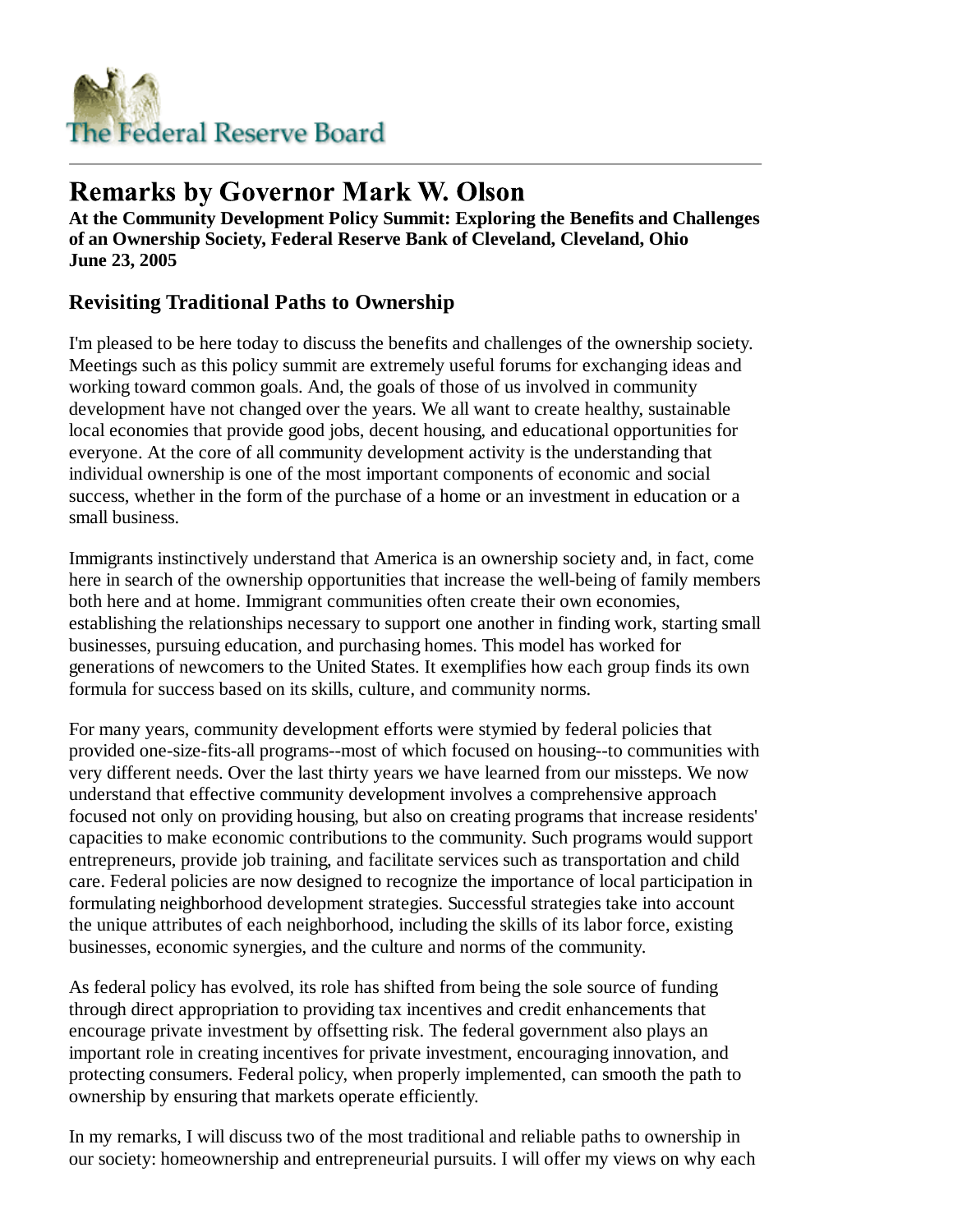is critical to the establishment of an ownership society and how changes in federal regulation and policy over time have kept these paths to ownership open to minorities and lowerincome individuals.

## **Homeownership**

Owning a home is one of the most tried-and-true paths to wealth accumulation in our economy. The purchase of a home can be a transforming experience for individuals and families. However, it takes more than a down payment to put people on the path that leads to ownership. Borrowers must be able to sustain their loans over the long term.

Part of sustaining a loan is picking the right loan. Over the past several years, there has been an explosion of new and novel mortgage products, including mortgages that allow homeowners to skip mortgage payments (which results in increasing the size of their mortgage balance) and mortgages that allow homeowners to pay only the interest on a loan, and not the principal, for a preset period at the beginning of the life of their mortgage loan. Many of these products can be useful financial tools for homebuyers and, indeed, may have helped make homeownership more accessible for some households. But to the extent that these new mortgage products promote homebuying decisions that are premised on unrealistic rates of home appreciation, they raise concerns. Some borrowers may not be able to sustain such a loan over a long time horizon if the pace of home price growth moderates. In particular, when the payments on these novel mortgages adjust upward, the homebuyer may not be able to refinance such mortgages unless the home has increased in value. Homebuyers need to understand these risks and thus financial education, as well as a down payment, is a key ingredient for creating solid footing on the path to homeownership.

Federal tax policy has long promoted homeownership by offering homeowners the mortgage interest deduction. Studies have shown that the benefits of homeownership are worth the investment. Homeowners are stakeholders in their communities. They become involved citizens and create the quality of life and character that define a neighborhood.<sup>1</sup> Because of these benefits, federal policy in recent years has focused on increasing the homeownership rate among segments of society, such as minorities and low-income individuals, where homeownership had previously been low. In the late 1970s, Congress passed two laws that, together, changed market dynamics for home mortgage lenders and expanded access to home loans for minorities and lower-income individuals. These laws, the Home Mortgage Disclosure Act (HMDA) and the Community Reinvestment Act (CRA) have increased access to homeownership by making the mortgage market more transparent.

Congress enacted HMDA under two assumptions. One was that the mortgage market works more efficiently when more information about it is publicly available. Indeed, the data have been used to identify credit demand in underserved areas with unmet credit needs that might otherwise have been overlooked. The analysis and conclusions drawn from the data have also encouraged the establishment of partnerships between lenders and community organizations to meet credit needs.

The second, perhaps more familiar assumption upon which HMDA is based is that regulators need data in order to improve compliance and enforcement of fair lending and consumer protection laws. Accordingly, HMDA data are the first reference points for fair lending examinations conducted by the Federal Reserve and other banking regulators. The data help identify potential fair lending issues in the institutions regulated by the Federal Reserve and other supervisory agencies.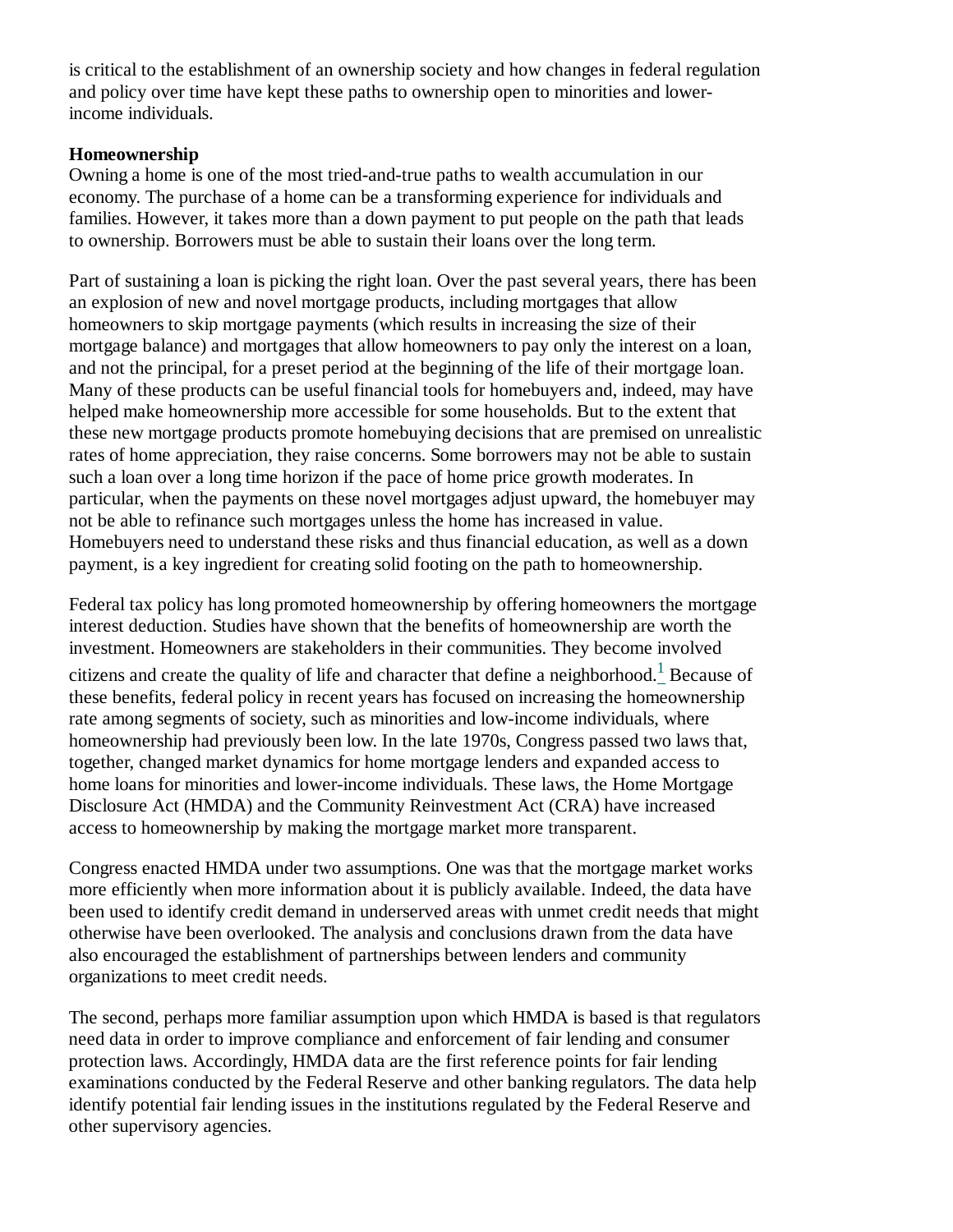The recent amendments of Regulation C, HMDA's implementing regulation, build on the theme that transparency breeds efficiency in markets. The amendments require public disclosure of price information in the form of spreads between the annual percentage rate on a loan and the rate on Treasury securities of comparable maturity. This rule is designed to ensure that the data continues to provide a means for improving market efficiency, as well as for monitoring legal compliance with fair lending laws. The new data offer the public and the supervisory agencies charged with enforcing the fair lending laws a better screening tool than what was previously available. Thus, examination resources can be deployed more strategically because the data will allow the agencies to determine, in advance, which lenders and loan products may require more scrutiny. But, more important, the new data will ensure that as the marketplace develops and changes, interested parties will have the information needed to ensure comprehensive fair lending reviews.

In addition to statutes that require the collection of public data on mortgage lending, Congress has seen fit to promote market efficiency by enacting a statute, the CRA, that requires federal regulators to evaluate how depository institutions help meet the credit needs of their communities. The statute was amended in 1989 to require that those evaluations be made public. The public evaluations of CRA performance, together with the fact that the performance evaluations are considered by regulators in connection with a bank or thrift's application to merge or acquire another institution, have provided incentives for depository institutions to lend in all parts of the neighborhoods they serve, including low- and moderateincome areas.

The CRA regulations were amended in 1995 to make the evaluation standards more performance-oriented while still taking into account the diversity of business strategies among depository institutions and the variety of economic and demographic characteristics of neighborhoods. As a result, four different evaluation methods were established, and each method considers the context in which the institution operates. In other words, no matter what type of evaluation an institution receives--a streamlined examination for small institutions; a lending, investment, and service test for large institutions; a community development test for wholesale or limited-purpose institutions; or a strategic plan--the characteristics of the institution and the neighborhoods it serves are considered in assigning a performance rating.

When CRA rules were revised in 1995, the agencies committed to reviewing them again in 2002 to ensure their continued effectiveness. The review process has taken much longer than anticipated, but some progress has been made. The Federal Reserve, together with the Office of the Comptroller of the Currency and the Federal Deposit Insurance Corporation, is currently reviewing comments on our joint proposal to amend the CRA regulations. These amendments would eliminate data-reporting burdens for institutions under \$1 billion in assets, provide for a new evaluation method for institutions between \$250 million and \$1 billion in assets, and more effectively define community development in rural areas.

In proposing these changes to the CRA, the agencies were attempting to balance the compliance burdens being placed on small community banks against community development needs in the geographic areas they serve. The proposal was designed to relieve data-collection burdens on the smaller, large banks while retaining incentives for these institutions to participate in community development activities. The proposed community development test was intended to promote substance over form and give smaller institutions recognition for activities that meet community development needs without dictating whether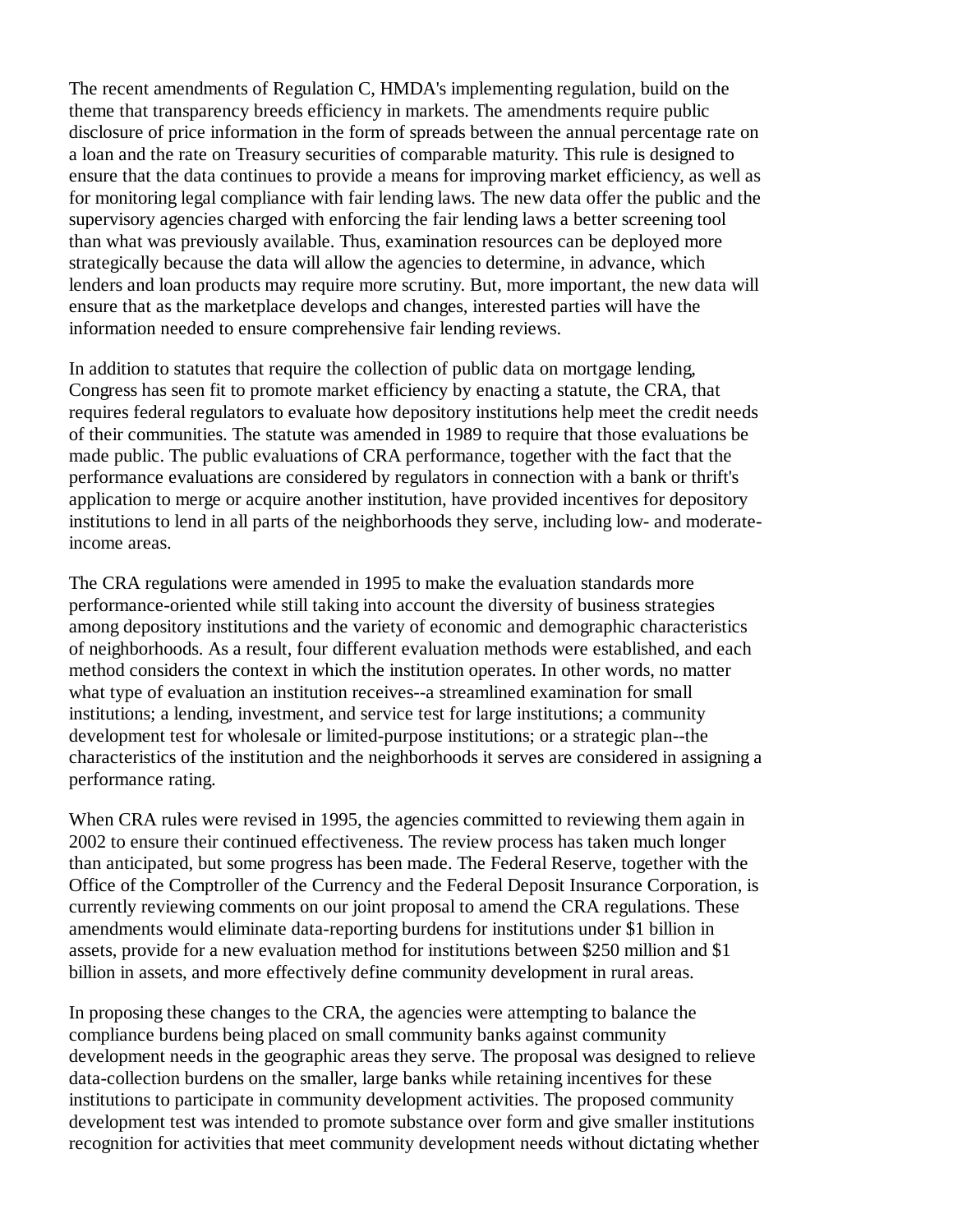the activity should be in the form of a loan, an investment, or a service. This flexibility was intended to help institutions in this size category that do not have the resources to engage in a wide range of investment activities, compete more fairly with larger financial institutions.

The proposal also attempts to resolve a persistent problem for banks that operate in rural areas where census tracts tend to be middle-income but may contain distinct pockets of lower-income individuals. Although financial institutions receive credit under the CRA for activities that primarily serve low- and moderate-income individuals or geographies, the homogeneous nature of rural census tracts makes crediting such activities difficult. In fact, only 15 percent of rural census tracts are classified as low- or moderate-income tracts, and almost 60 percent of rural counties do not have a single low- or moderate-income tract. The proposal suggested several alternatives for defining what constitutes an underserved rural area and the agencies are still reviewing comments and working to determine which of these alternatives would best define the types of community development activity that should earn CRA credit.

Anyone who has been involved in community development recognizes the importance of both HMDA and the CRA. These laws were designed to make the mortgage market more transparent, and they have largely succeeded. Since their enactment, lenders have found lines of business that had not been previously tapped. New partnerships have been established between lenders and community organizations to meet the credit needs that have been identified through the use of HMDA data. In general, the story has been positive for communities and lenders alike. Still, challenges remain.

At the same time that regulatory policy encouraged lenders to serve previously underserved individuals, technological advances in the loan-underwriting process allowed lenders to price for risk more efficiently, expanding access to mortgage credit. This expansion has occurred largely in the subprime market and has had both positive and negative effects.

Today, data show record high homeownership rates among low-income and minority borrowers, yet the reports of lending abuses and increased foreclosure rates loom as dark clouds on an otherwise bright horizon. Even though subprime mortgage delinquencies generally are falling, default and foreclosures associated with such mortgages may have adversely affected some neighborhoods. Thus, while it is encouraging that technology has increased the efficiency of the mortgage market, the small yet significant segment of the market in which problems persist cannot be ignored. Foreclosure rates in some areas have increased dramatically since the early 1990s--the same time frame in which the subprime market experienced its most rapid growth. As we all know, foreclosures do not affect just the borrower who loses his home; they affect the entire community. Multiple foreclosures in one neighborhood will bring down the property value for all homeowners in the neighborhood. In addition, foreclosures cause other negative consequences that will eventually affect even qualified borrowers approved for good loans from responsible lenders. This phenomenon threatens the continued viability of homeownership as a path to the ownership society we seek to establish for lower-income individuals.

As a regulator, I believe it is important that we tread lightly in response to market inefficiencies. Predatory lending is a serious problem that needs to be addressed in a way that preserves incentives for responsible subprime lenders so that worthy borrowers with imperfect credit can become homeowners. Constricting the market by pinpointing what might be considered predatory lending and returning to a situation where some borrowers have very limited access to credit is not an ideal solution. We want to encourage, not limit,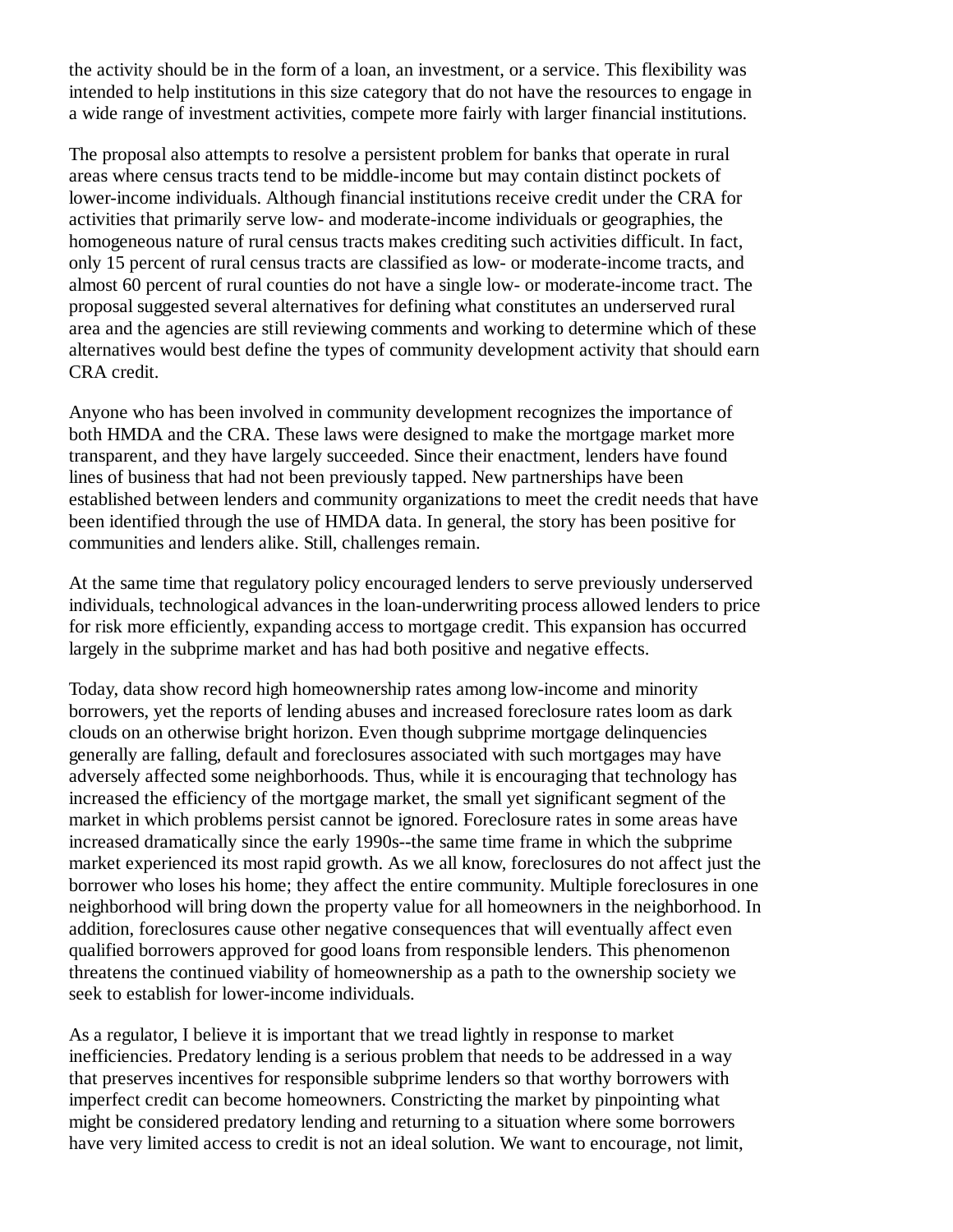mortgage lending by responsible lenders in low- and moderate-income markets.

In an effort to provide the proper incentives while still protecting consumers in the high- cost mortgage market, in 1994 Congress enacted the Home Owners Equity Protection Act (HOEPA). HOEPA helps curb predatory lending by requiring disclosures and limitations on loan terms for home mortgage loans with rates or fees above a certain percentage or amount. After a series of hearings, the Board in 2002 extended the scope of the HOEPA regulations. By not making high-cost loans illegal, but rather mandating special consumer protections for such loans, the market can continue to meet the credit needs of higher-risk borrowers.

Periodic reviews of regulations such as HOEPA, HMDA, and the CRA are essential to maintain a regulatory framework that is relevant to a dynamic marketplace. I believe that the changes to the HOEPA thresholds, together with the new HMDA pricing data and CRA adjustments--whatever their final form--will continue to provide depository institutions with the incentive to serve their markets as fully as possible and build opportunities for homeownership.

### **Entrepreneurship**

Federal policy has evolved not only in the area of housing, but also in the area of economic development. I was struck by the remarks of Congresswoman Stephanie Tubbs-Jones at the Small Business Development Conference sponsored by the Federal Reserve Bank of Cleveland in May 2002. She described her mission in Congress as creating jobs. Having worked on Capital Hill for many years, I can tell you that this outlook was not common among elected officials thirty years ago. The understanding that sustainable communities are as dependent on the creation of good jobs as they are on the availability of decent, affordable housing is, I believe, a relatively new construct in our political discourse.

Economic development is now commonly understood to be an essential component of successful community development strategies. As the role of large industrial and manufacturing firms in the overall economy declines, small businesses have become critical to creating jobs and economic growth. In fact, the Small Business Administration reports that small businesses employ half of all private-sector employees and, more importantly, have generated 60 to 80 percent of new jobs annually over the last decade. In Ohio, small business proprietors' income in 2003 increased by just over 10 percent, from \$22.3 billion in 2002 to \$24.5 billion in 2003. With numbers like these, it is easy to understand how economic development and small business growth also open the doors to the ownership society.

Good jobs with decent wages and benefits provide the basis upon which individuals can begin to save and invest. An essential building block of all economic development is investment, and when private investment does not provide enough capital to stimulate economic growth in a community, public/private partnerships become necessary. Federal policies also help set the stage for lasting economic development by establishing a fair and transparent regulatory system. Federal, state, and local governments promote economic development by providing access to capital and offering various financing options for new and emerging businesses. In addition, financial institutions and community-based organizations provide capital to firms that qualify for their programs.

Federal, state, and local governments also provide valuable technical assistance to small businesses. Providers of advisory services offer business owners a wide array of programs, including business plan development, market strategy design, and management strategies for growth. At the federal level, the SBA cosponsors Small Business Development Centers and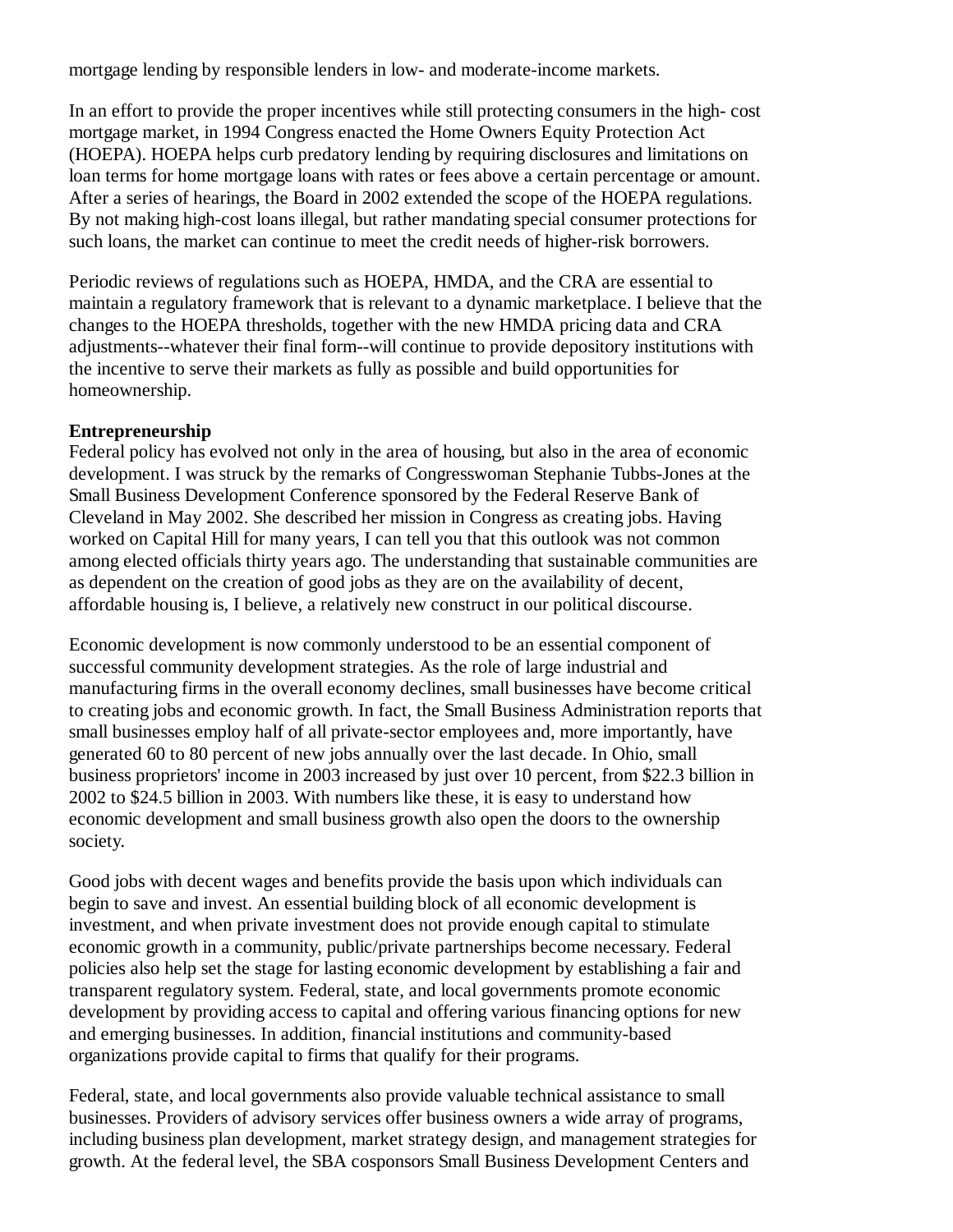offers several other programs that provide valuable resources for small businesses as they develop and grow. The SBA reports that last year 2.44 million entrepreneurs received business counseling and technical assistance through one or more of the agency's advisory training programs.

The Department of Commerce's Minority Business Development Agency (MBDA) is another example of a federal initiative supporting economic development. It was created specifically to foster the establishment and growth of minority businesses by providing funding for a network of business development and resource centers throughout the country that provide minority entrepreneurs with one-on-one assistance. MBDA recognizes that the minority-owned business sector presents a huge growth opportunity, as the minority population is expected to grow from 30 percent of the current population to more than 50 percent by the year 2050. Nonetheless, MBDA recognizes that while minorities account for 30 percent of the population, minority firms constitute only 15 percent of all businesses and employ only 4 percent of the nation's employees, generating 3 percent of U.S. business revenues. These numbers reflect the fact that minority-owned businesses tend to be in non-asset-based industries, such as service, construction, finance, real estate, and insurance. MBDA believes that minorities continue to face systemic barriers to accessing the capital markets, and the agency is dedicated to removing these impediments.

The Federal Reserve also recognizes the importance of information sharing and creating infrastructures that support information flow. Consistent with its mission of promoting economic growth, the Federal Reserve promotes small-business development, particularly in underserved markets, through its Community Affairs Offices. These offices, located in Federal Reserve Districts around the country, provide technical assistance, host workshops and conferences, publish newsletters and reports, and sponsor research to help educate market participants. For example, last fall the Community Affairs Office here at the Federal Reserve Bank of Cleveland partnered with the Federal Reserve Bank of New York, state and local government, and financial institutions to convene a conference titled "Big Ideas for Small Businesses." Conferences in Ohio and Pennsylvania provided important information on establishing and developing businesses as well as demystifying the lending experience for entrepreneurs.

All of these efforts on the part of government agencies--whether federal, state, or local--have the goal of stimulating a self-sustaining process of economic development that will create good jobs and lead to upward mobility. Most successful entrepreneurs see opportunity in the context of their own skills and a particular need in their community or market with which they identify. The exact recipe for success in any one place will not be determined by a government agency, but by the community itself, with the government acting as a supportive partner.

#### **Conclusion**

In closing, I believe the progress that has been made by policymakers in the field of community development over the last thirty years has been remarkable. Community development practitioners have always understood the value of ownership in building sustainable communities; however, public policy designed with flexibility and nuance better achieves the goals of homeownership and small-business ownership. Community development strategies that plant a seed from the community and grow with the help of government and private-sector providers of capital promise to be even more successful over the long term. I look forward to hearing the ideas and suggestions that come out of this conference as we continue to refine policies to meet the challenges ahead.